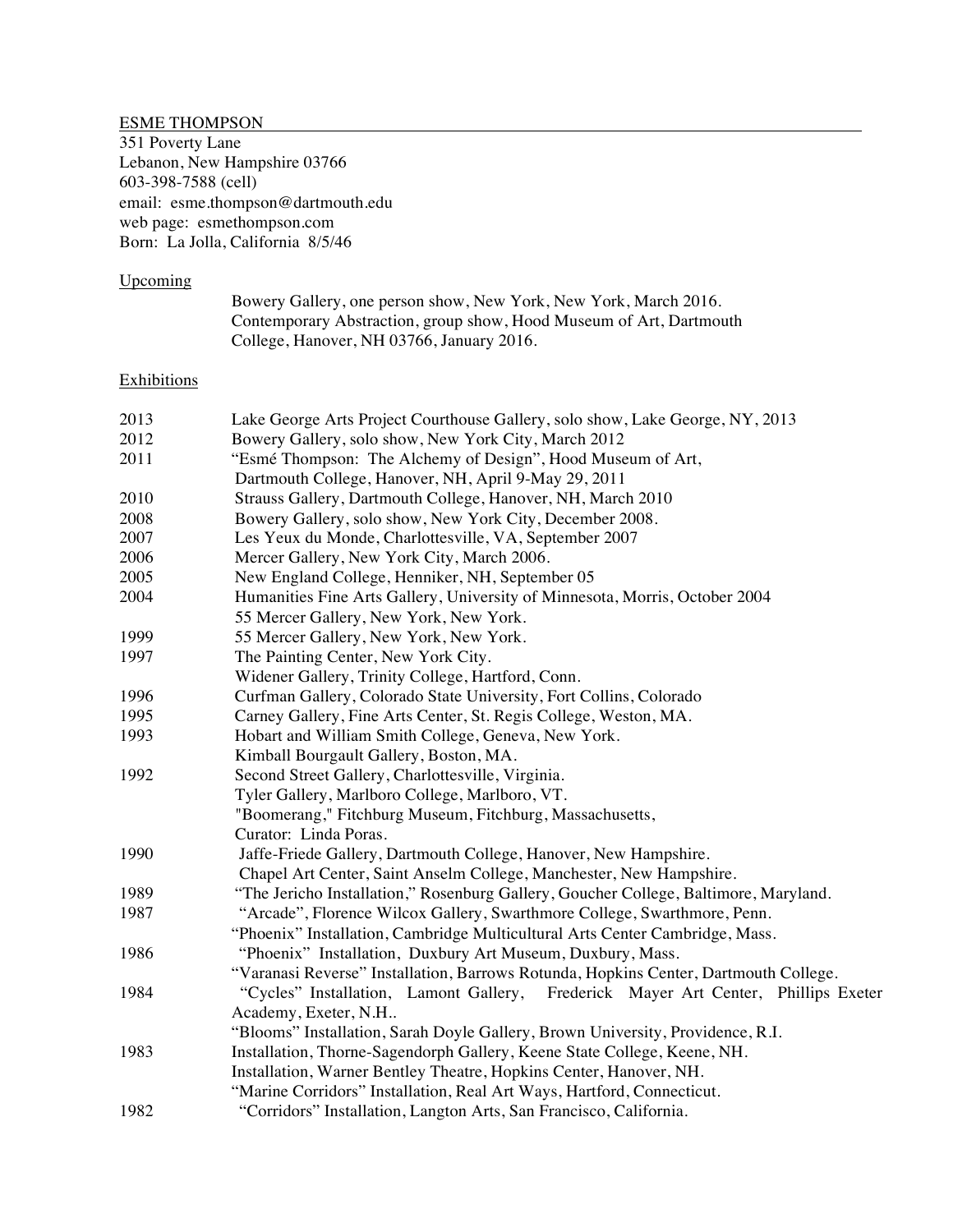# Salena Gallery, Long Island University, Brooklyn, New York.

# **Group Exhibitions**

| 2013         | BJ Spoke Gallery, juried group show, Expo 32, Huntington, NY, April 2013, Juror: Stan                                      |
|--------------|----------------------------------------------------------------------------------------------------------------------------|
|              | Brodsky.                                                                                                                   |
|              | RWA Benefit Exhibition, group show, Bridgette Mayer Gallery, Philadelphia, NY, May<br>2013.                                |
| 2012         | "Strange Glue: Collage at 100", Thompson Gallery, The Cambridge School of Weston,                                          |
|              | September 2012.                                                                                                            |
| 2011         | 10 <sup>th</sup> Anniversary Exhibition, Grimshaw-Gudewicz Art Gallery, Fall River, MA, January 2011.                      |
| 2009         | New acquisitions, Hood Museum, Dartmouth College, Hanover, NH September 20092008                                           |
|              | Two- person show, Helen Day Art Center, Stowe, Vermont, June 2008                                                          |
| 2007         | Brattleboro Museum, group show, Brattleboro, VT, December 2007                                                             |
|              | List Gallery, four-person show, Swarthmore College, Swarthmore, PA, November 2007.                                         |
|              | Studio Art Faculty Exhibition, Jaffe-Friede Gallery, Dartmouth College, November 2007.                                     |
| 2006         | Group show, Spheris Gallery, Hanover, New Hampshire.                                                                       |
|              | Networks and Intersections, New Newton Art Center, Newton, MA, Jan 2006.                                                   |
| 2005         | Gallery,<br>Paul Creative<br>Arts<br>Center,<br>University<br>New<br>Hampshire,<br>The<br>Art<br>of                        |
|              | Durham, NH, November 2005.                                                                                                 |
|              | Cambridge Art Association National Prize Show, group show, Cambridge MA, May 2005, Juror                                   |
|              | Joseph Thompson, Director Mass MOCA.                                                                                       |
|              | Gross McCleaf Gallery, Works on<br>Paper<br>group show, Philadelphia, PA, March<br>2005.                                   |
|              | Faculty Art Exhibition, Jaffe-Friede & Strauss Galleries, Dartmouth College, April 2005.                                   |
| 2004         | Three- person show, Washington Art Association, Washington Depot, Ct. 2004                                                 |
|              | Three-person show, Grimshaw Gudewicz Art Gallery, Bristol, MA                                                              |
| 2003         | 10 <sup>th</sup> Annual Juried Show, Essex Art Center, Lawrence, MA.                                                       |
|              | Juror: Jock Reynolds, Director Yale University Gallery of Art.                                                             |
| 2002         | Two-person show: Brenda Garand and Esmé Thompson, 55 Mercer Gallery, New York, NY                                          |
| 2001         | Four-person show: Charles Burwell, Andrew Forge, Esmé Thompson, Roger Tibbetts, 55                                         |
|              | Mercer Gallery, New York, New York May 2001                                                                                |
|              | Two-person show, Edward Hopper Art Center, Nyack, New York.                                                                |
| 2000         | Three-person show, Colby Sawyer College, New London, New Hampshire, September 2000.                                        |
|              | Two-person show, AVA Gallery, Lebanon, NH.                                                                                 |
|              | Faculty Art Exhibition, Jaffe-Friede & Strauss Galleries, Dartmouth College, Hanover, NH.                                  |
|              | "Generations II", A.I.R. Gallery, New York, NY.                                                                            |
|              | E.J. Vaughn Associates, New York, NY.                                                                                      |
| 1999<br>1998 | "Convergence: Works on Paper", New England College, Henniker, NH.<br>Two-person show, Lenore Gray Gallery, Providence, RI. |
| 1997         | Takara Gallery, Houston, Texas.                                                                                            |
|              | Faculty Art Exhibition, Jaffe-Friede & Strauss Galleries, Dartmouth College, Hanover, NH.                                  |
|              | Three-person show, "Architecture into Art," Samuel Chen Gallery, Central Connecticut State                                 |
|              | University.                                                                                                                |
| 1996         | "Geometric Perspective: Loosely Speaking," Pearl Conard Gallery, Ohio State University.                                    |
|              | "Drawing: A Way of Thinking", Chautauqua School of Art, Chautauqua, New York.                                              |
| 1995         | "Imagining Angels", Howard Yezerski Gallery, Boston, MA.                                                                   |
|              | Provincetown Art Association and Museum, Provinceton, MA,.                                                                 |
|              | Three-person show, Chaffee Art Center, Rutland, VT.                                                                        |
|              | Invitational Group Show, Bowery Gallery, New York City.                                                                    |
| 1994         | Brenda Taylor Gallery, Boston, MA                                                                                          |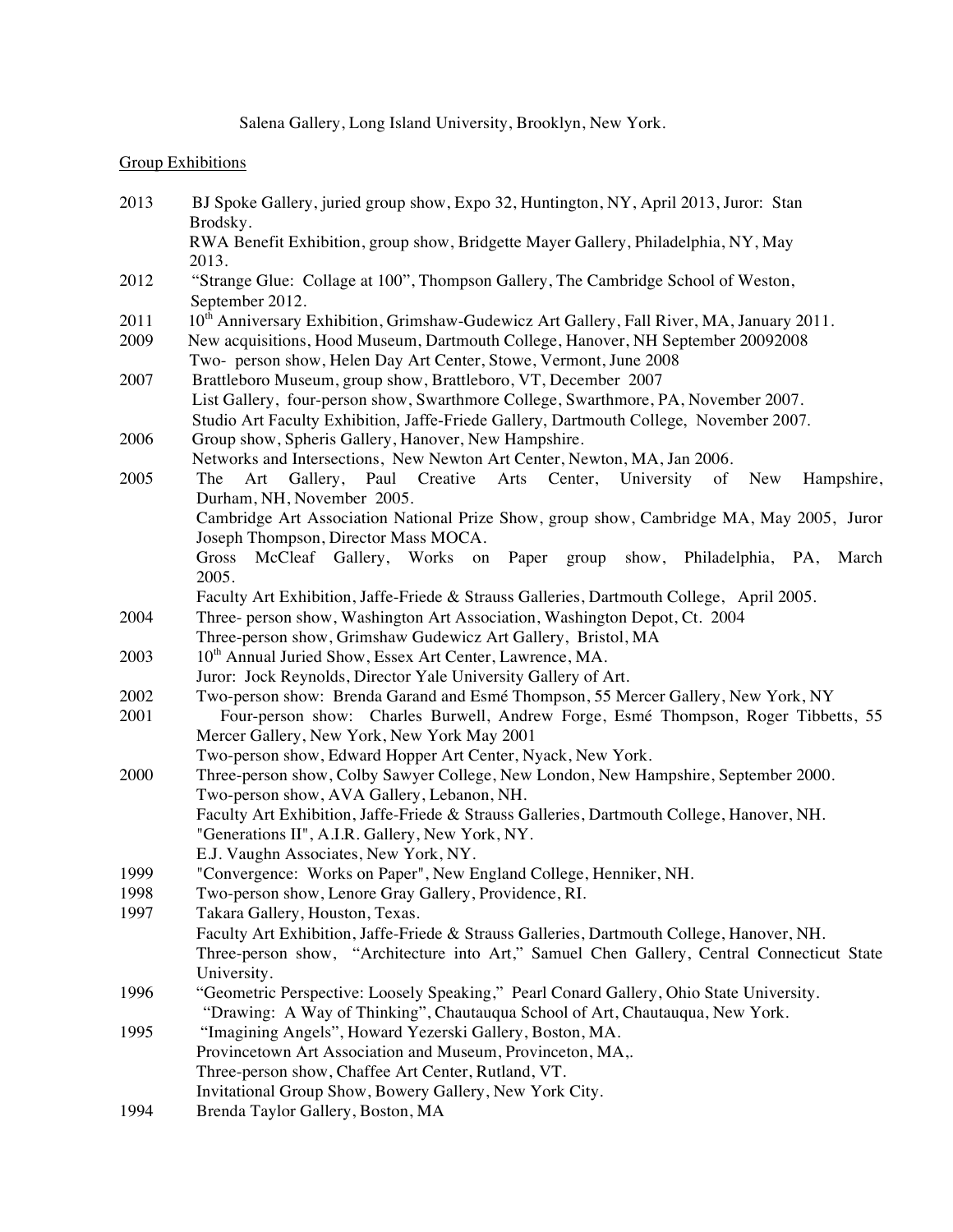| 1993           | Faculty Art Exhibition, Jaffe-Friede & Strauss Galleries, Dartmouth College, Hanover, NH.                                                                                                                                                                     |
|----------------|---------------------------------------------------------------------------------------------------------------------------------------------------------------------------------------------------------------------------------------------------------------|
| 1991           | The Newton Arts Center, Newtonville, MA.<br>"Decade of Excellence Exhibit," Library Arts Center, Newport, New Hampshire.<br>"Abstract Art," Warwick Museum, Warwick, Rhode Island.                                                                            |
| 1990           | Curator: Len Long, Rhode Island School of Design.<br>Berkshire Art Association Works on paper, The Berkshire Museum, Pittsfield, MA Juror:<br>Charlotta Kotik, Curator of Contemporary Art, Brooklyn Museum.                                                  |
| 1989           | "Nancy Graves Chooses Works on Paper," Artspace, Group show, New Haven, Connecticut.<br>Juror: Nancy Graves<br>Phillips Brickman Gallery, Brookline, Massachusetts.<br>"Layerings," Newton Arts Center, Two-person show, Newtonville, Massachusetts. Curator: |
|                | Helen Shlien.<br>Ninth Annual Faber Birren Color Award Show, Stamford Art Association, Stamford,<br>Connecticut. Juror: Charlotta Kotik, Curator of Contemporary Art, Brooklyn Museum.<br>"Vermont Selections," Helen Day Art Center, Stowe, VT.              |
| 1988           | Invitational Group Show, Bowery Gallery, New York City.                                                                                                                                                                                                       |
| 1987           | "Transparency/Translucency," Aljira Arts, Newark, New Jersey.                                                                                                                                                                                                 |
|                | "Stone Forest," Dartmouth College, Hanover, N.H.                                                                                                                                                                                                              |
| 1985           | Drawings and Paintings, Michael Rockefeller Art Center State University College at Fredonia,<br>Fredonia, N.Y.                                                                                                                                                |
|                | Faculty Exhibition, Chautauqua Art Association Gallery, Chautauqua Institution, Chautauqua,<br>N.Y.                                                                                                                                                           |
| 1982           | "Spiral Poppy" Installation, Barrows Rotunda, Hood Museum, Dartmouth College, NH<br>"Weftworks," Atrium Gallery, Claremont Opera House, Claremont, NH.                                                                                                        |
|                | <b>Exhibition Reviews</b>                                                                                                                                                                                                                                     |
|                | New York Fine Arts Examiner, "Dartmouth Professor's Dazzling Works of Art in Chelsea", Alison Martin,<br>February 27, 2012.                                                                                                                                   |
| May/June 2011. | Art New England, "Esmé Thompson: The Alchemy of Design", Pam Bernard,                                                                                                                                                                                         |
|                | Southcoast Today, "Fine Exhibition Distills Gallery's First Decade", Kenneth Powers, February 12, 2011                                                                                                                                                        |
|                | Boston Globe, Cate McQuaid, February 2, 2006.                                                                                                                                                                                                                 |
|                | Art New England, Dustin Knight, Volume 27, Issue 2.                                                                                                                                                                                                           |
|                | Hartford Courant, Jude Schwendenwien, April 5, 1997.                                                                                                                                                                                                          |
|                | Hartford Advocate, Patricia Rosoff, March 27, 1997.                                                                                                                                                                                                           |
|                | Art New England, Margot Clark, Dec./Jan., 1990.                                                                                                                                                                                                               |
|                | Boston Sunday Herald, Nancy Stapen, November 19, 1989.                                                                                                                                                                                                        |
|                | Boston Globe, Christine Temin, November 23, 1989.                                                                                                                                                                                                             |
|                | Maryland Live, The Baltimore Sun, John Dorsey, March 17, 1989.                                                                                                                                                                                                |
|                | Art New England, Jessica Potter, Volume 4, Numer 9, October 1983.                                                                                                                                                                                             |
|                | Boston Sunday Globe, Robert Taylor, September 30, 1984.                                                                                                                                                                                                       |
|                | The Hartford Courant, Bernard Hanson, July 24, 1983.                                                                                                                                                                                                          |
|                | San Francisco Chronicle, Suzaan Boettger, June 22, 1982.                                                                                                                                                                                                      |
| Catalogues     |                                                                                                                                                                                                                                                               |

"Esmé Thompson: The Alchemy of Design", essays by Marjorie Curry Woods and Liz Quackenbush, Interview by Brian Kennedy, Hood Museum of Art, Dartmouth College, Hanover, NH, April 2011

"Icons," essay by Rosemary Noon, Carney Gallery, Regis College, Weston, Massachusetts, October, 1995.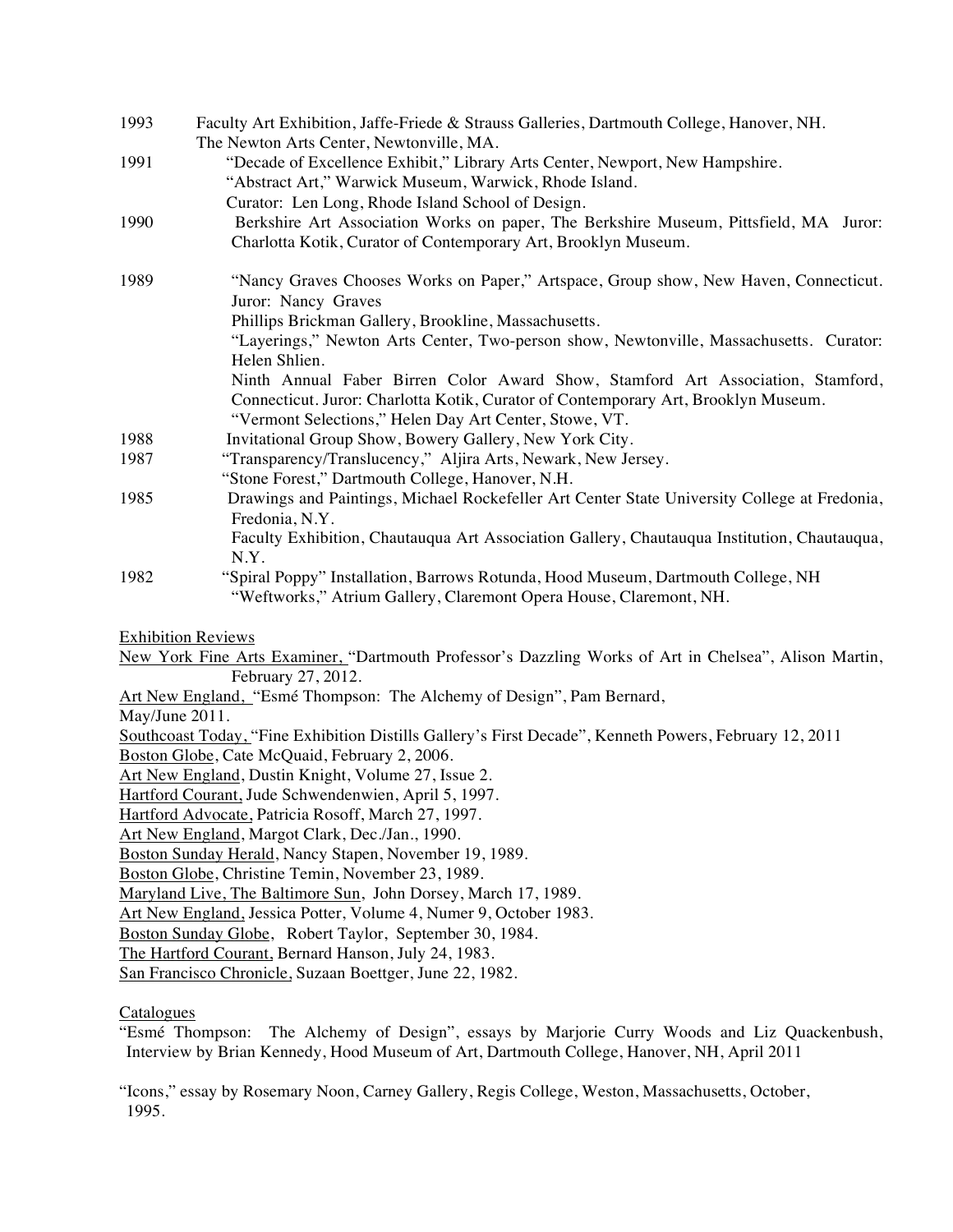"Installation Art," essay by Linda Poras, Fitchburg Art Museum, Fitchburg, Massachusetts, February 1992. Jaffe-Friede Exhibition, essays by Jim Cuno, Director Hood Museum of Art, Susan Mareneck, Dartmouth College; Hanover, New Hampshire; November 199

"The Jericho Installation," essay by Helen Glazer, Rosenberg Gallery, Goucher College, Baltimore, Maryland, March 1989.

"Painted Installations," essay by Suzanne Foley, Langton Arts, San Francisco, California, 1983.

# Collections

Hood Museum of Art, Hanover, New Hampshire Anderson Consulting, Washington, D.C. American Council on Education, Washington, D.C. Diane Johnson, The Providence Group, Providence, RI Merion Investors LLC, Westfield, New Jersey Babson College, Wellesley, MA Goodwin, Proctor and Hoar, Boston, Massachusetts Eleanor Schneider, Rutland, Vermont Hotel Cosima, Tokyo, Japan

#### Awards

Senior Faculty Fellowship, Ritratti: An Exploration of Multiple Plate Color Printmaking at Wingate Press, 2011.

The John Sloan Dickey Center for International Understanding Research Grant, A study of Ornament and Decoration in Zillij, Moroccan Ceramic Wall Relief, January 2010.

Leslie Center for the Humanities, Faculty Travel and Research Grant, A study of Ornament and Decoration in Zillij, Moroccan Ceramic Wall Relief, January 2010.

Bogliasco Foundation Fellowship, Liguria, Italy, February–March 2008

Tyrone Guthrie Centre, Annaghmakerrig, County Monaghan, Ireland, Residency Fall 2004.

Bogliasco Foundation Fellowship, Liguria, Italy, February–March 2003

Senior Faculty Fellowship, Dartmouth College, Hanover, New Hampshire, Spring 2000

Bogliasco Foundation Fellowship, Liguria, Italy, Spring 1999

Mellon Foundation Grant, Hood Museum, Dartmouth College, Spring 1998

Honorary Degree, Master of Arts, Dartmouth College, February 1993.

Rockefeller Foundation Fellowship, Bellagio, Italy, Winter 1993.

Villa Montalvo Residency, Saratoga, California, Winter 1992.

Senior Faculty Fellowship, Dartmouth College, Hanover, NH, Fall 1991.

Vermont State Council on the Arts Award, 1986.

Kenneth Huntington Teaching Award, Dartmouth College, 1986.

Ford Foundation Grant, 1985.

Member Copley Society of Boston, 1984-1985.

New Hampshire Commission on the Arts Grant, 1983.

Faculty Fellowship, Dartmouth College, Winter 1982-1983.

Yale University Scholarships, 1977-1978.

Ford Foundation special project grant, Yale University, 1978.

Shickle Collingwood Award, Yale University, 1977.

### Teaching

Professor of Studio Art Dartmouth College. 1979-present. Acting Chair, 1987-88. Acting Chair, Summers, 1989 - 1992.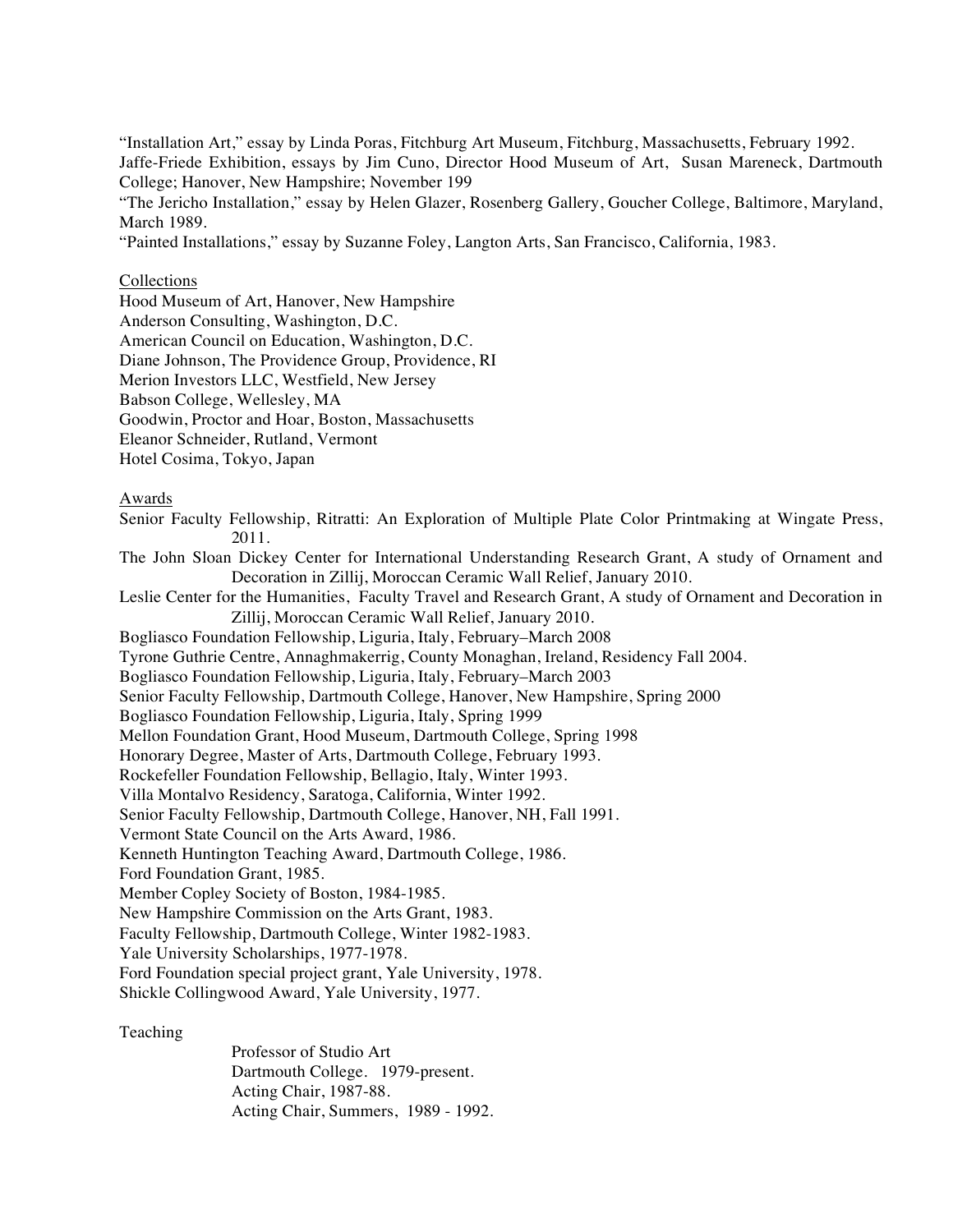Chair, 1994-1997

Visiting Instructor in Drawing, Chautauqua Institution, Art Center, Summer 1996.

Visiting Professor, Princeton University, Fall 1989.

Director, Art Center, Chautauqua Institution, Summer 1985.

Visiting Professor, Rhode Island School of Design, Fall 1984.

Visiting Instructor, Royal College of Art, London, England, Summer 1978.

#### Visiting Artist

Lecture, New Newton Art Center, Newton, MA, February 2005.

Lecture, University of New Hampshire, November 2005.

Lecture, New England College, September 2005.

Visiting Critic, American University's Study Abroad Program, Corciano, Italy, December 2000.

Visiting Critic, Trinity College, October 1997.

Lecture,"Art into Architecture,"Central Connecticut State University, April 1997.

Visiting Artist/ Slide Lecture, Colorado State University, October, 1996.

Visiting Artist, Carleton College, Northfield, Minnesota, April 199

Visiting Artist, Trinity College, Hartford, Connecticut, March 1995

Lecture, Hobart and William Smith College, Geneva, New York, October 1993.

Lecture, Trinity College, Hartford, Connecticut, March 1993.

Visiting Artist, Rhode Island School of Design, Providence, Rhode Island, November 1992.

Lecture, American University, Washington, D.C., April 1992

Lecture, Dartmouth College, Hanover, New Hampshire, 1990.

Lecture, "Layerings," Newton Art Center, Newtonville,

Massachusetts, November 1989.

Lecture, Goucher College, Baltimore, Maryland, March 1989.

 Lecture, Montclair State College, Governor's Challenge Grant for Excellence,Upper Montclair, New Jersey, November 1988.

Lecture, Dartmouth Institute, July 1988.

Lecture, Swarthmore College, Swarthmore, Penn., November, 1987.

Visiting Artist, Yale University, New Haven, Ct., July 1987.

Lecture, Dartmouth Institute, July 1987.

Juror for AVA Gallery Summer Exhibition, Hanover, NH,1987.

Lecture, "Challenging the Painted Plane," Dartmouth Institute, Dartmouth College, March 1986.

Juror for 22nd Annual Stratton Arts Festival, 1985.

 Juror for Ralph Bradley Art Show, Phillips Exeter Academy, 1985.Phillips Exeter Academy, September 1984.

Lecture, Rhode Island School of Design, Providence, Rhode Island, March 1984.

Juror for "Regional Selections," Hood Museum, Dartmouth College, 1982.

## Gallery Affiliation

Bridgette Mayer Gallery, Philadelphia, NY Bowery Gallery, New York, New York Les Yeux du Monde, Charlottesville, VA

### Education

Yale University, New Haven Conn. MFA (Painting), 1978. University of Iowa, Iowa City, Iowa. MA (Painting), 1976. Yale Summer Session for Music and Art, Norfolk, Conn. Summer 1975.